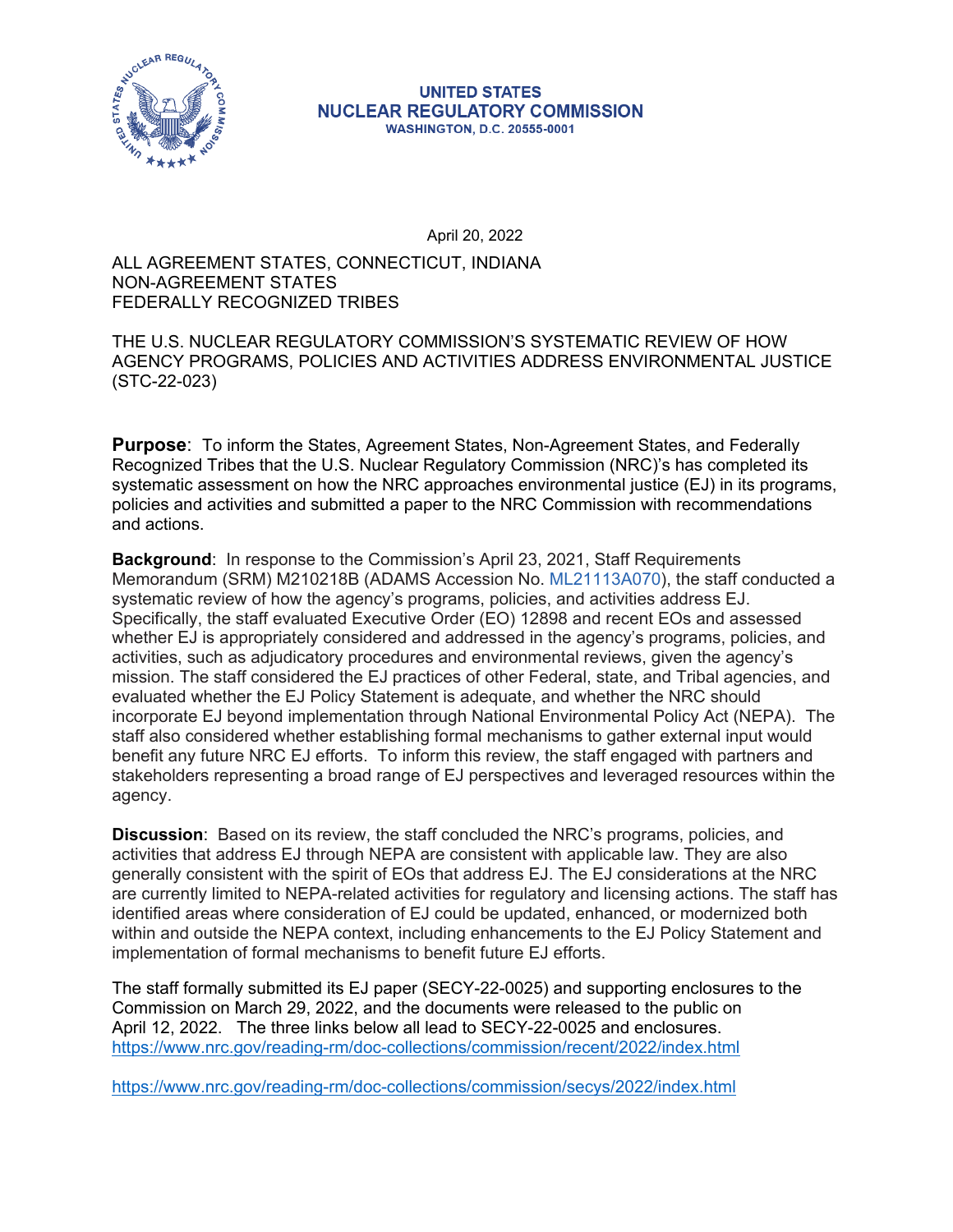<https://www.nrc.gov/reading-rm/doc-collections/commission/combined/2022/index.html>

In addition, the NRC's public EJ website update can be found here: [https://www.nrc.gov/about](https://www.nrc.gov/about-nrc/regulatory/licensing/nepa/environmental-justice/assessment.html)[nrc/regulatory/licensing/nepa/environmental-justice/assessment.html](https://www.nrc.gov/about-nrc/regulatory/licensing/nepa/environmental-justice/assessment.html). Social media posts are also available via Twitter and Facebook.

If you have any questions regarding this communication, please contact the individual named below:

POINT OF CONTACT: Allen Fetter E-MAIL: [allen.fetter@nrc.gov](mailto:allen.fetter@nrc.gov) TELEPHONE: 301-415-8556

Signed by Anderson, Brian on 04/20/22

Brian C. Anderson, Chief State Agreement and Liaison Programs Branch Division of Materials Safety, Security, State and Tribal Programs Office of Nuclear Material Safety and Safeguards